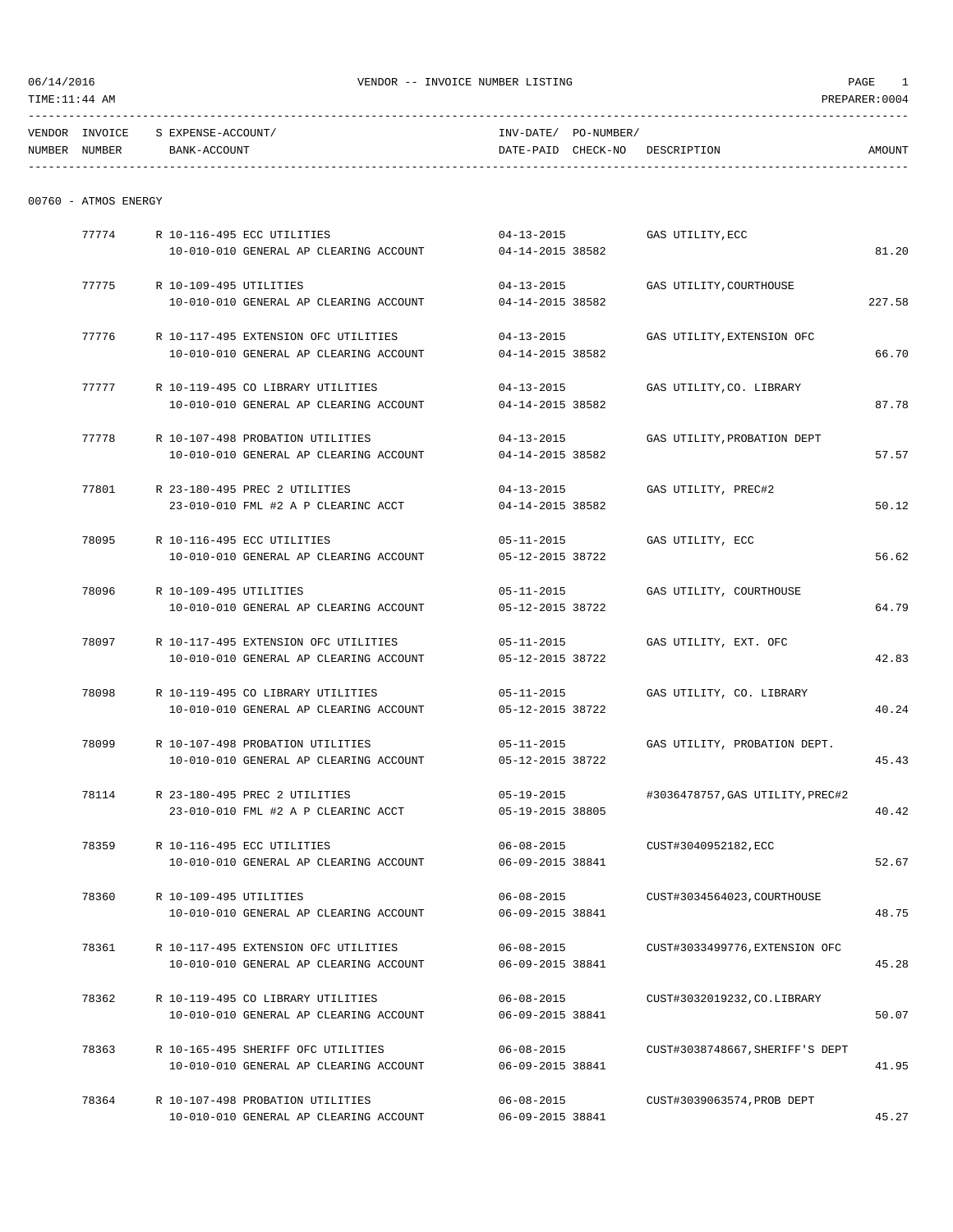|               | VENDOR INVOICE S EXPENSE-ACCOUNT/      |                                                                                      | INV-DATE/ PO-NUMBER/ |                                         |               |
|---------------|----------------------------------------|--------------------------------------------------------------------------------------|----------------------|-----------------------------------------|---------------|
| NUMBER NUMBER | BANK-ACCOUNT                           |                                                                                      |                      | DATE-PAID CHECK-NO DESCRIPTION          | <b>AMOUNT</b> |
|               |                                        |                                                                                      |                      |                                         |               |
|               | 78417 R 23-180-495 PREC 2 UTILITIES    |                                                                                      | $06 - 11 - 2015$     | CUST#3036478757, PREC#2                 |               |
|               |                                        | 23-010-010 FML #2 A P CLEARINC ACCT                                                  | 06-12-2015 38927     |                                         | 62.94         |
| 78720         | R 10-116-495 ECC UTILITIES             |                                                                                      | $07 - 13 - 2015$     | GAS UTILITY, ECC                        |               |
|               |                                        | 10-010-010 GENERAL AP CLEARING ACCOUNT                                               | 07-14-2015 38988     |                                         | 55.96         |
|               | 78721 R 10-109-495 UTILITIES           |                                                                                      | $07 - 13 - 2015$     | GAS UTILITY, COURTHOUSE                 |               |
|               |                                        | 10-010-010 GENERAL AP CLEARING ACCOUNT                                               | 07-14-2015 38988     |                                         | 61.27         |
| 78722         |                                        | R 10-117-495 EXTENSION OFC UTILITIES                                                 | $07 - 13 - 2015$     | GAS UTILITY, EXTENSION OFC              |               |
|               |                                        | 10-010-010 GENERAL AP CLEARING ACCOUNT                                               | 07-14-2015 38988     |                                         | 45.37         |
|               |                                        |                                                                                      |                      |                                         |               |
| 78723         |                                        | R 10-119-495 CO LIBRARY UTILITIES                                                    | $07 - 13 - 2015$     | GAS UTILITY, CO. LIBRARY                |               |
|               |                                        | 10-010-010 GENERAL AP CLEARING ACCOUNT                                               | 07-14-2015 38988     |                                         | 41.84         |
| 78724         |                                        | R 10-165-495 SHERIFF OFC UTILITIES                                                   | 07-13-2015           | GAS UTILITY, SHERIFF'S DEPT.            |               |
|               |                                        | 10-010-010 GENERAL AP CLEARING ACCOUNT                                               | 07-14-2015 38988     |                                         | 45.95         |
|               | 78725 R 10-107-498 PROBATION UTILITIES |                                                                                      | $07 - 13 - 2015$     | GAS UTILITY, PROBATION DEPT.            |               |
|               |                                        | 10-010-010 GENERAL AP CLEARING ACCOUNT                                               | 07-14-2015 38988     |                                         | 45.92         |
|               |                                        |                                                                                      |                      |                                         |               |
| 78728         | R 23-180-495 PREC 2 UTILITIES          |                                                                                      | $07 - 14 - 2015$     | ACCT#3036478757,PREC#2                  |               |
|               |                                        | 23-010-010 FML #2 A P CLEARINC ACCT                                                  | 07-14-2015 39068     |                                         | 42.02         |
|               | 78991 R 10-116-495 ECC UTILITIES       |                                                                                      | $08 - 10 - 2015$     | GAS UTILITY, ECC                        |               |
|               |                                        | 10-010-010 GENERAL AP CLEARING ACCOUNT                                               | 08-11-2015 39117     |                                         | 52.28         |
| 78992         | R 10-109-495 UTILITIES                 |                                                                                      | $08 - 10 - 2015$     | GAS UTILITY, COURTHOUSE                 |               |
|               |                                        | 10-010-010 GENERAL AP CLEARING ACCOUNT                                               | 08-11-2015 39117     |                                         | 67.29         |
|               |                                        |                                                                                      |                      |                                         |               |
|               |                                        | 78993 R 10-117-495 EXTENSION OFC UTILITIES<br>10-010-010 GENERAL AP CLEARING ACCOUNT | 08-11-2015 39117     | 08-10-2015   GAS UTILITY, EXTENSION OFC | 45.07         |
|               |                                        |                                                                                      |                      |                                         |               |
|               |                                        | 78994 R 10-119-495 CO LIBRARY UTILITIES                                              |                      | 08-10-2015   GAS UTILITY, CO. LIBRARY   |               |
|               |                                        | 10-010-010 GENERAL AP CLEARING ACCOUNT                                               | 08-11-2015 39117     |                                         | 42.68         |
| 78995         |                                        | R 10-165-495 SHERIFF OFC UTILITIES                                                   | $08 - 10 - 2015$     | GAS UTILITY, SHERIFF'S OFC              |               |
|               |                                        | 10-010-010 GENERAL AP CLEARING ACCOUNT                                               | 08-11-2015 39117     |                                         | 45.07         |
| 78996         | R 10-107-498 PROBATION UTILITIES       |                                                                                      | $08 - 10 - 2015$     | GAS UTILITY, PROBATION DEPT.            |               |
|               |                                        | 10-010-010 GENERAL AP CLEARING ACCOUNT                                               | 08-11-2015 39117     |                                         | 45.57         |
|               |                                        |                                                                                      |                      |                                         |               |
| 78997         | R 23-180-495 PREC 2 UTILITIES          |                                                                                      | 08-10-2015           | GAS UTILITY, PREC#2                     |               |
|               |                                        | 23-010-010 FML #2 A P CLEARINC ACCT                                                  | 08-11-2015 39117     |                                         | 42.58         |
| 79291         | R 10-116-495 ECC UTILITIES             |                                                                                      | $09 - 10 - 2015$     | CUST#3040952182, ECC                    |               |
|               |                                        | 10-010-010 GENERAL AP CLEARING ACCOUNT                                               | 09-10-2015 39292     |                                         | 51.67         |
| 79292         | R 10-109-495 UTILITIES                 |                                                                                      | 09-10-2015           | CUST#3034564023, COURTHOUSE             |               |
|               |                                        | 10-010-010 GENERAL AP CLEARING ACCOUNT                                               | 09-10-2015 39292     |                                         | 63.08         |
|               |                                        |                                                                                      |                      |                                         |               |
| 79293         |                                        | R 10-117-495 EXTENSION OFC UTILITIES                                                 | $09 - 10 - 2015$     | CUST#3033499776, EXTENSION OFC          |               |
|               |                                        | 10-010-010 GENERAL AP CLEARING ACCOUNT                                               | 09-10-2015 39292     |                                         | 45.67         |
| 79294         |                                        | R 10-119-495 CO LIBRARY UTILITIES                                                    | $09 - 10 - 2015$     | CUST#3032019232, CO.LIBRARY             |               |
|               |                                        | 10-010-010 GENERAL AP CLEARING ACCOUNT                                               | 09-10-2015 39292     |                                         | 42.68         |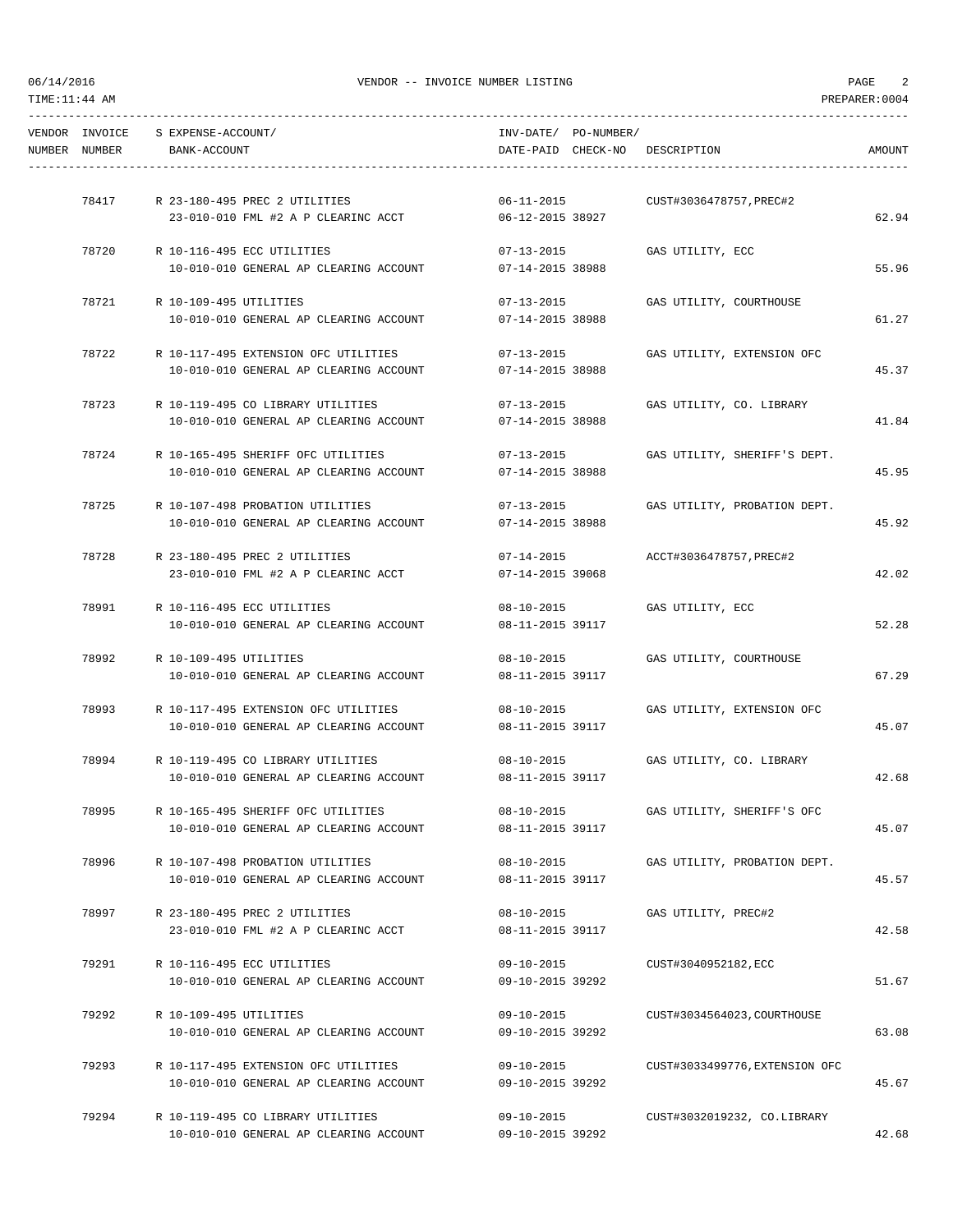| TIME: 11: 44 AM |                                 |                                    |                                                                                              |                                      |                                         | PREPARER: 0004 |
|-----------------|---------------------------------|------------------------------------|----------------------------------------------------------------------------------------------|--------------------------------------|-----------------------------------------|----------------|
|                 | VENDOR INVOICE<br>NUMBER NUMBER | S EXPENSE-ACCOUNT/<br>BANK-ACCOUNT |                                                                                              | INV-DATE/ PO-NUMBER/                 | DATE-PAID CHECK-NO DESCRIPTION          | AMOUNT         |
|                 |                                 |                                    |                                                                                              |                                      |                                         |                |
|                 | 79295                           |                                    | R 10-165-495 SHERIFF OFC UTILITIES                                                           | $09 - 10 - 2015$                     | CUST#3038748667, SHERIFF'S DEPT.        |                |
|                 |                                 |                                    | 10-010-010 GENERAL AP CLEARING ACCOUNT                                                       | 09-10-2015 39292                     |                                         | 45.67          |
|                 | 79296                           |                                    | R 10-107-498 PROBATION UTILITIES                                                             | 09-10-2015                           | CUST#3039063574, PROB. DEPT.            |                |
|                 |                                 |                                    | 10-010-010 GENERAL AP CLEARING ACCOUNT                                                       | 09-10-2015 39292                     |                                         | 46.20          |
|                 | 79415                           |                                    | R 23-180-495 PREC 2 UTILITIES                                                                | 09-18-2015                           | GAS UTILITY, PREC#2                     |                |
|                 |                                 |                                    | 23-010-010 FML #2 A P CLEARINC ACCT                                                          | 09-22-2015 39310                     |                                         | 42.57          |
|                 | 79599                           | R 10-116-495 ECC UTILITIES         |                                                                                              |                                      | 10-09-2015 GAS UTILITY, ECC             |                |
|                 |                                 |                                    | 10-010-010 GENERAL AP CLEARING ACCOUNT                                                       | 10-13-2015 39393                     |                                         | 52.17          |
|                 | 79600                           | R 10-109-495 UTILITIES             |                                                                                              | $10 - 09 - 2015$                     | GAS UTILITY, COURTHOUSE                 |                |
|                 |                                 |                                    | 10-010-010 GENERAL AP CLEARING ACCOUNT                                                       | 10-13-2015 39393                     |                                         | 66.75          |
|                 | 79601                           |                                    | R 10-117-495 EXTENSION OFC UTILITIES                                                         | 10-09-2015                           | GAS UTILITY, EXTENSION OFFICE           |                |
|                 |                                 |                                    | 10-010-010 GENERAL AP CLEARING ACCOUNT                                                       | 10-13-2015 39393                     |                                         | 46.48          |
|                 |                                 |                                    |                                                                                              |                                      |                                         |                |
|                 | 79602                           |                                    | R 10-119-495 CO LIBRARY UTILITIES<br>10-010-010 GENERAL AP CLEARING ACCOUNT 10-13-2015 39393 |                                      | 10-09-2015 GAS UTILITY, CO. LIBRARY     | 42.68          |
|                 |                                 |                                    |                                                                                              |                                      |                                         |                |
|                 | 79603                           |                                    | R 10-165-495 SHERIFF OFC UTILITIES<br>10-010-010 GENERAL AP CLEARING ACCOUNT                 | 10-13-2015 39393                     | 10-09-2015 GAS UTILITY, SHERIFF'S DEPT. | 47.74          |
|                 |                                 |                                    |                                                                                              |                                      |                                         |                |
|                 | 79604                           |                                    | R 10-107-498 PROBATION UTILITIES                                                             |                                      | 10-09-2015 GAS UTILITY, PROBATION DEPT. |                |
|                 |                                 |                                    | 10-010-010 GENERAL AP CLEARING ACCOUNT                                                       | 10-13-2015 39393                     |                                         | 46.20          |
|                 | 79800                           |                                    | R 23-180-495 PREC 2 UTILITIES                                                                | 10-23-2015                           | PREC#2,GAS UTILITY                      |                |
|                 |                                 |                                    | 23-010-010 FML #2 A P CLEARINC ACCT                                                          | 10-27-2015 39482                     |                                         | 42.57          |
|                 |                                 | 79983 R 10-116-495 ECC UTILITIES   |                                                                                              |                                      | 11-09-2015 CUST#3040952182, ECC         |                |
|                 |                                 |                                    | 10-010-010 GENERAL AP CLEARING ACCOUNT                                                       | 11-10-2015 39544                     |                                         | 57.69          |
|                 | 79984                           | R 10-109-495 UTILITIES             |                                                                                              |                                      | 11-09-2015 CUST#3034564023, COURTHOUSE  |                |
|                 |                                 |                                    | 10-010-010 GENERAL AP CLEARING ACCOUNT                                                       | 11-10-2015 39544                     |                                         | 68.01          |
|                 | 79985                           |                                    | R 10-117-495 EXTENSION OFC UTILITIES                                                         | 11-09-2015                           | CUST#3033499776, EXTENSION OFC          |                |
|                 |                                 |                                    | 10-010-010 GENERAL AP CLEARING ACCOUNT                                                       | 11-10-2015 39544                     |                                         | 46.70          |
|                 |                                 |                                    |                                                                                              |                                      |                                         |                |
|                 | 79986                           |                                    | R 10-119-495 CO LIBRARY UTILITIES<br>10-010-010 GENERAL AP CLEARING ACCOUNT                  | $11 - 09 - 2015$<br>11-10-2015 39544 | CUST#3032019232,CO. LIBRARY             | 44.77          |
|                 |                                 |                                    |                                                                                              |                                      |                                         |                |
|                 | 79987                           |                                    | R 10-165-495 SHERIFF OFC UTILITIES<br>10-010-010 GENERAL AP CLEARING ACCOUNT                 | $11 - 09 - 2015$<br>11-10-2015 39544 | CUST#3038748667, SHERIFF'S DEPT.        | 49.93          |
|                 |                                 |                                    |                                                                                              |                                      |                                         |                |
|                 | 79988                           |                                    | R 10-107-498 PROBATION UTILITIES                                                             | 11-09-2015                           | CUST#3039063574, PROBATION DEPT.        |                |
|                 |                                 |                                    | 10-010-010 GENERAL AP CLEARING ACCOUNT                                                       | 11-10-2015 39544                     |                                         | 47.06          |
|                 | 80050                           |                                    | R 23-180-495 PREC 2 UTILITIES                                                                | 11-12-2015                           | #3036478757 prec#2                      |                |
|                 |                                 |                                    | 23-010-010 FML #2 A P CLEARINC ACCT                                                          | 11-12-2015 39622                     |                                         | 49.55          |
|                 | 80292                           | R 10-116-495 ECC UTILITIES         |                                                                                              | 12-07-2015                           | CUST#3040952182, ECC                    |                |
|                 |                                 |                                    | 10-010-010 GENERAL AP CLEARING ACCOUNT                                                       | 12-08-2015 39668                     |                                         | 95.31          |
|                 |                                 |                                    |                                                                                              |                                      |                                         |                |

80293 R 10-109-495 UTILITIES 12-07-2015 CUST#3034564023, COURTHOUSE

10-010-010 GENERAL AP CLEARING ACCOUNT 12-08-2015 39668 277.82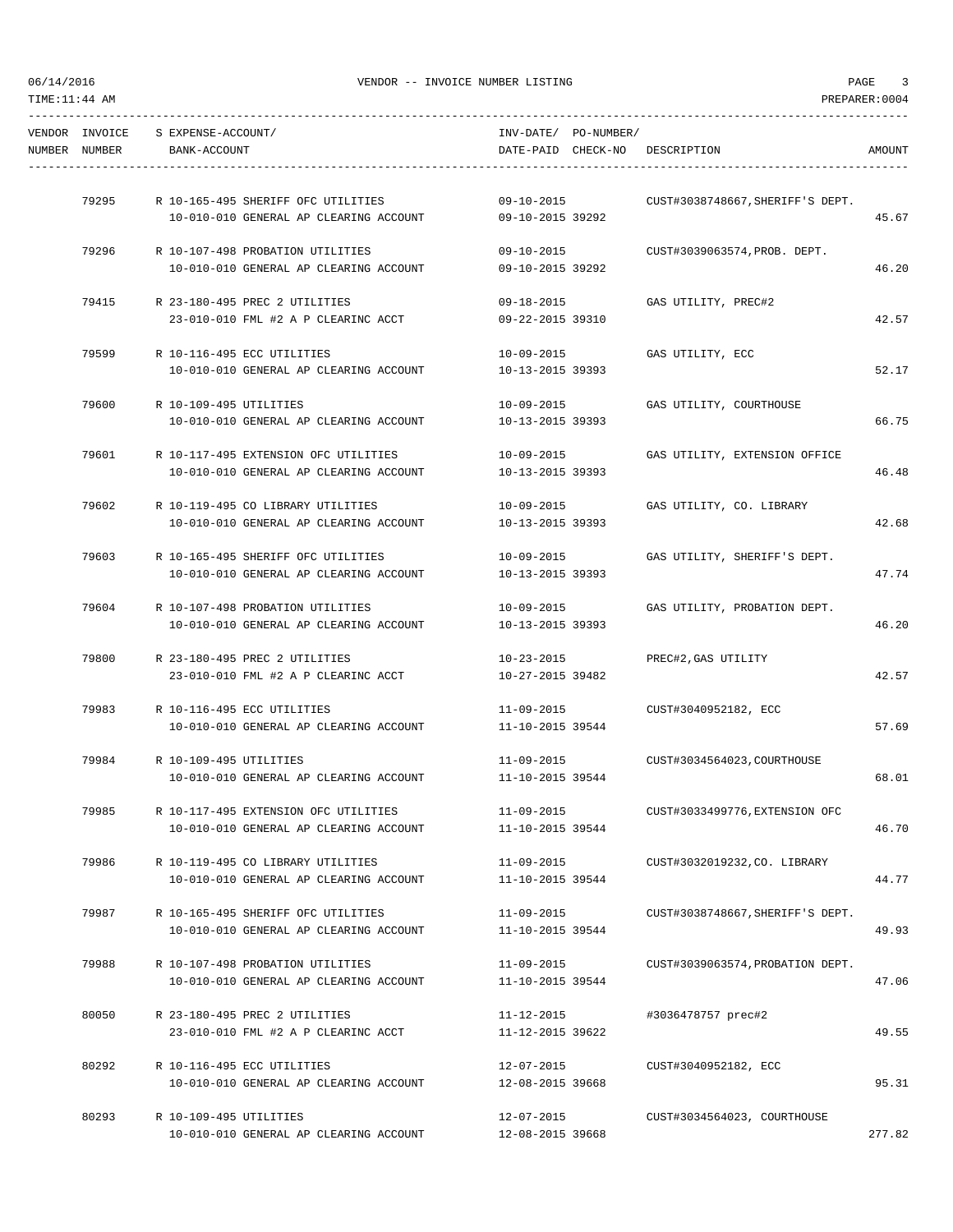| NUMBER NUMBER | VENDOR INVOICE S EXPENSE-ACCOUNT/<br>BANK-ACCOUNT |                                        | INV-DATE/ PO-NUMBER/<br>DATE-PAID CHECK-NO DESCRIPTION |                                  | AMOUNT |
|---------------|---------------------------------------------------|----------------------------------------|--------------------------------------------------------|----------------------------------|--------|
| 80294         |                                                   | R 10-117-495 EXTENSION OFC UTILITIES   | 12-07-2015                                             | CUST#3033499776, EXTENSION OFC   |        |
|               |                                                   | 10-010-010 GENERAL AP CLEARING ACCOUNT | 12-08-2015 39668                                       |                                  | 78.98  |
| 80295         |                                                   | R 10-119-495 CO LIBRARY UTILITIES      | 12-07-2015                                             | CUST#3032019232, CO. LIBRARY     |        |
|               |                                                   | 10-010-010 GENERAL AP CLEARING ACCOUNT | 12-08-2015 39668                                       |                                  | 95.18  |
| 80296         |                                                   | R 10-165-495 SHERIFF OFC UTILITIES     | $12 - 07 - 2015$                                       | CUST#3038748667, SHERIFF'S DEPT. |        |
|               |                                                   | 10-010-010 GENERAL AP CLEARING ACCOUNT | 12-08-2015 39668                                       |                                  | 87.73  |
|               |                                                   | 80297 R 10-107-498 PROBATION UTILITIES | 12-07-2015                                             | CUST#3039063574,PROB DEPT        |        |
|               |                                                   | 10-010-010 GENERAL AP CLEARING ACCOUNT | 12-08-2015 39668                                       |                                  | 72.88  |
| 80336         |                                                   | R 23-180-495 PREC 2 UTILITIES          | 12-14-2015                                             | GAS UTILITY, PREC#2              |        |
|               |                                                   | 23-010-010 FML #2 A P CLEARINC ACCT    | 12-15-2015 39733                                       |                                  | 86.44  |
| 80606         |                                                   | R 10-116-495 ECC UTILITIES             | $01 - 11 - 2016$                                       | GAS UTILITY, ECC                 |        |
|               |                                                   | 10-010-010 GENERAL AP CLEARING ACCOUNT | 01-12-2016 39782                                       |                                  | 140.52 |
|               | 80607 R 10-109-495 UTILITIES                      |                                        | $01 - 11 - 2016$                                       | GAS UTILITY, COURTHOUSE          |        |
|               |                                                   | 10-010-010 GENERAL AP CLEARING ACCOUNT | 01-12-2016 39782                                       |                                  | 561.54 |
| 80608         |                                                   | R 10-117-495 EXTENSION OFC UTILITIES   | $01 - 11 - 2016$                                       | GAS UTILITY, EXTENSION OFC       |        |
|               |                                                   | 10-010-010 GENERAL AP CLEARING ACCOUNT | 01-12-2016 39782                                       |                                  | 119.09 |
| 80609         |                                                   | R 10-119-495 CO LIBRARY UTILITIES      | $01 - 11 - 2016$                                       | GAS UTILITY, CO. LIBRARY         |        |
|               |                                                   | 10-010-010 GENERAL AP CLEARING ACCOUNT | 01-12-2016 39782                                       |                                  | 185.13 |
| 80610         |                                                   | R 10-165-495 SHERIFF OFC UTILITIES     | $01 - 11 - 2016$                                       | GAS UTILITY, SHERIFF'S DEPT.     |        |
|               |                                                   | 10-010-010 GENERAL AP CLEARING ACCOUNT | 01-12-2016 39782                                       |                                  | 127.98 |
|               |                                                   | 80611 R 10-107-498 PROBATION UTILITIES | $01 - 11 - 2016$                                       | GAS UTILITY, PROBATION DEPT.     |        |
|               |                                                   | 10-010-010 GENERAL AP CLEARING ACCOUNT | 01-12-2016 39782                                       |                                  | 98.96  |
| 80629         |                                                   | R 23-180-495 PREC 2 UTILITIES          | $01 - 19 - 2016$                                       | GAS UTILITY, PREC#2              |        |
|               |                                                   | 23-010-010 FML #2 A P CLEARINC ACCT    | 01-19-2016 39852                                       |                                  | 140.76 |
| 80920         |                                                   | R 10-116-495 ECC UTILITIES             | $02 - 08 - 2016$                                       | CUST#3040952182, ECC             |        |
|               |                                                   | 10-010-010 GENERAL AP CLEARING ACCOUNT | 02-09-2016 39930                                       |                                  | 147.41 |
| 80921         | R 10-109-495 UTILITIES                            |                                        | $02 - 08 - 2016$                                       | CUST#3034564023, COURTHOUSE      |        |
|               |                                                   | 10-010-010 GENERAL AP CLEARING ACCOUNT | 02-09-2016 39930                                       |                                  | 490.48 |
| 80922         |                                                   | R 10-117-495 EXTENSION OFC UTILITIES   | $02 - 08 - 2016$                                       | CUST#3033499776, EXTENSION OFC   |        |
|               |                                                   | 10-010-010 GENERAL AP CLEARING ACCOUNT | 02-09-2016 39930                                       |                                  | 106.92 |
| 80923         |                                                   | R 10-119-495 CO LIBRARY UTILITIES      | $02 - 08 - 2016$                                       | CUST#3032019232, CO. LIBRARY     |        |
|               |                                                   | 10-010-010 GENERAL AP CLEARING ACCOUNT | 02-09-2016 39930                                       |                                  | 166.82 |
| 80924         |                                                   | R 10-165-495 SHERIFF OFC UTILITIES     | $02 - 08 - 2016$                                       | CUST#3038748667, SHERIFF'S DEPT. |        |
|               |                                                   | 10-010-010 GENERAL AP CLEARING ACCOUNT | 02-09-2016 39930                                       |                                  | 114.15 |
| 80925         |                                                   | R 10-107-498 PROBATION UTILITIES       | $02 - 08 - 2016$                                       | CUST#3039063574, PROB. DEPT.     |        |
|               |                                                   | 10-010-010 GENERAL AP CLEARING ACCOUNT | 02-09-2016 39930                                       |                                  | 91.25  |
| 81036         |                                                   | R 23-180-495 PREC 2 UTILITIES          | $02 - 18 - 2016$                                       | GAS UTILITY, PREC#2              |        |

23-010-010 FML #2 A P CLEARINC ACCT 02-23-2016 39999 76.08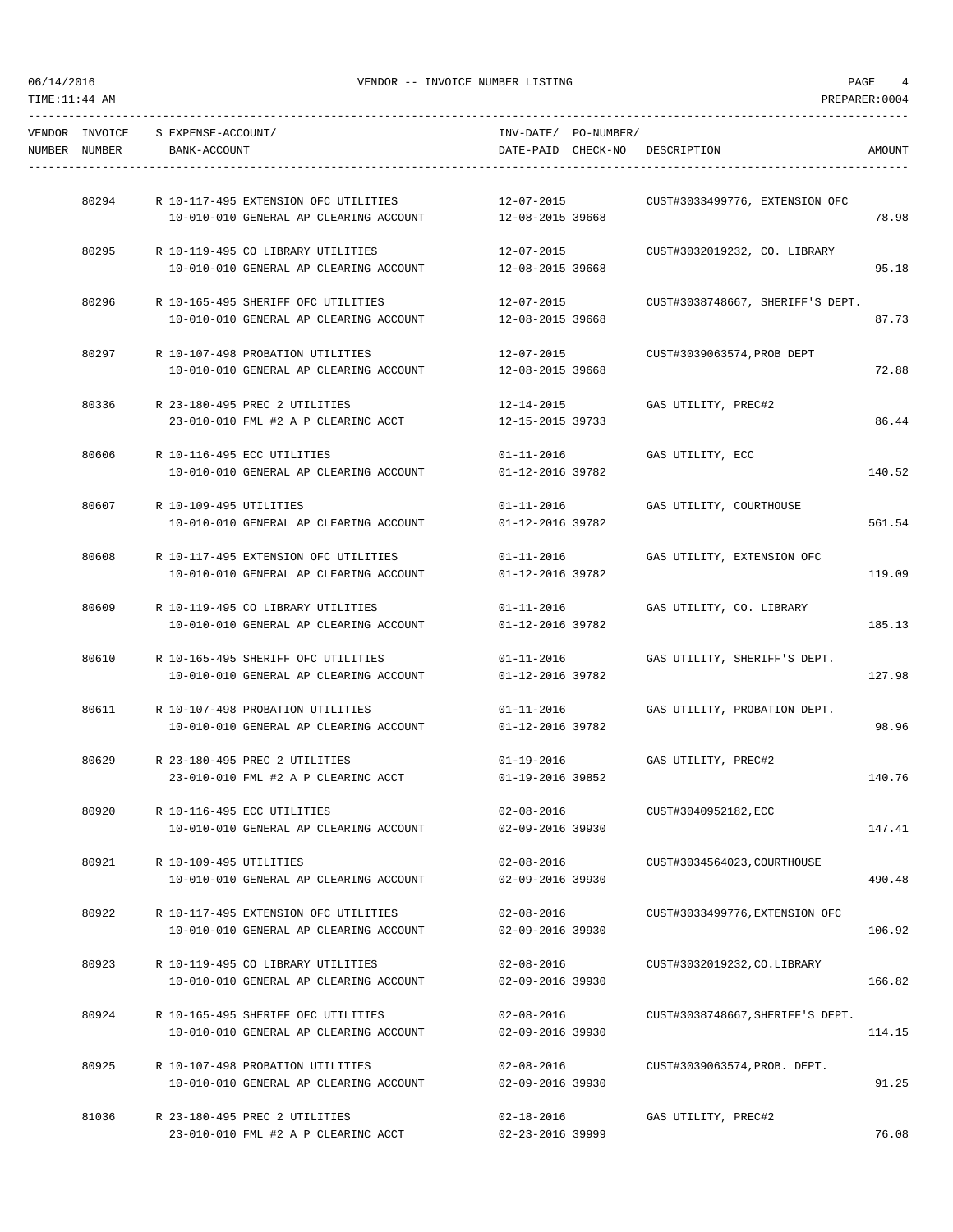|               | VENDOR INVOICE S EXPENSE-ACCOUNT/ |                                        | INV-DATE/ PO-NUMBER/ |                                  |        |
|---------------|-----------------------------------|----------------------------------------|----------------------|----------------------------------|--------|
| NUMBER NUMBER | BANK-ACCOUNT                      |                                        |                      | DATE-PAID CHECK-NO DESCRIPTION   | AMOUNT |
|               |                                   |                                        |                      |                                  |        |
| 81225         |                                   | R 10-116-495 ECC UTILITIES             | $03 - 07 - 2016$     | CUST#3040952182,ECC              |        |
|               |                                   | 10-010-010 GENERAL AP CLEARING ACCOUNT | 03-08-2016 40041     |                                  | 98.40  |
|               |                                   |                                        |                      |                                  |        |
| 81226         | R 10-109-495 UTILITIES            |                                        | 03-07-2016           | CUST#3034564023, COURTHOUSE      |        |
|               |                                   | 10-010-010 GENERAL AP CLEARING ACCOUNT | 03-08-2016 40041     |                                  | 300.10 |
| 81227         |                                   | R 10-117-495 EXTENSION OFC UTILITIES   | 03-07-2016           | CUST#3033499776, EXTENSION OFC   |        |
|               |                                   | 10-010-010 GENERAL AP CLEARING ACCOUNT | 03-08-2016 40041     |                                  | 84.94  |
|               |                                   |                                        |                      |                                  |        |
| 81228         |                                   | R 10-119-495 CO LIBRARY UTILITIES      | 03-07-2016           | CUST#3032019232,CO. LIBRARY      |        |
|               |                                   | 10-010-010 GENERAL AP CLEARING ACCOUNT | 03-08-2016 40041     |                                  | 118.62 |
| 81229         |                                   | R 10-165-495 SHERIFF OFC UTILITIES     | $03 - 07 - 2016$     | CUST#30384748667, SHERIFF'S OFC  |        |
|               |                                   | 10-010-010 GENERAL AP CLEARING ACCOUNT | 03-08-2016 40041     |                                  | 87.79  |
|               |                                   |                                        |                      |                                  |        |
| 81230         |                                   | R 10-107-498 PROBATION UTILITIES       | $03 - 07 - 2016$     | CUST#3039063574, PROB. DEPT      |        |
|               |                                   | 10-010-010 GENERAL AP CLEARING ACCOUNT | 03-08-2016 40041     |                                  | 75.24  |
| 81265         |                                   | R 23-180-495 PREC 2 UTILITIES          | 03-10-2016           | acct#3036478757 PREC#2           |        |
|               |                                   | 23-010-010 FML #2 A P CLEARINC ACCT    | 03-10-2016 40108     |                                  | 58.52  |
|               |                                   |                                        |                      |                                  |        |
|               |                                   | 81503 R 10-116-495 ECC UTILITIES       | $04 - 11 - 2016$     | CUST#3040952182,ECC              |        |
|               |                                   | 10-010-010 GENERAL AP CLEARING ACCOUNT | 04-12-2016 40155     |                                  | 95.83  |
| 81504         | R 10-109-495 UTILITIES            |                                        | 04-11-2016           | CUST#3034564023,COURTHOUSE       |        |
|               |                                   | 10-010-010 GENERAL AP CLEARING ACCOUNT | 04-12-2016 40155     |                                  | 138.90 |
|               |                                   |                                        |                      |                                  |        |
| 81505         |                                   | R 10-117-495 EXTENSION OFC UTILITIES   | $04 - 11 - 2016$     | CUST#3033499776, EXTENSION OFC   |        |
|               |                                   | 10-010-010 GENERAL AP CLEARING ACCOUNT | 04-12-2016 40155     |                                  | 73.61  |
| 81506         |                                   | R 10-119-495 CO LIBRARY UTILITIES      | $04 - 11 - 2016$     | CUST#3032019232, CO. LIBRARY     |        |
|               |                                   | 10-010-010 GENERAL AP CLEARING ACCOUNT | 04-12-2016 40155     |                                  | 72.14  |
|               |                                   |                                        |                      |                                  |        |
| 81507         |                                   | R 10-165-495 SHERIFF OFC UTILITIES     | $04 - 11 - 2016$     | CUST#3038748667, SHERIFF'S DEPT. |        |
|               |                                   | 10-010-010 GENERAL AP CLEARING ACCOUNT | 04-12-2016 40155     |                                  | 65.27  |
| 81508         |                                   | R 10-107-498 PROBATION UTILITIES       | $04 - 11 - 2016$     | CUST#3039063574, PROBATION DEPT. |        |
|               |                                   | 10-010-010 GENERAL AP CLEARING ACCOUNT | 04-12-2016 40155     |                                  | 57.55  |
|               |                                   |                                        |                      |                                  |        |
| 81609         |                                   | R 23-180-495 PREC 2 UTILITIES          | $04 - 18 - 2016$     | GAS UTILITY, PREC #2             |        |
|               |                                   | 23-010-010 FML #2 A P CLEARINC ACCT    | 04-18-2016 40239     |                                  | 56.76  |
| 81893         |                                   | R 10-116-495 ECC UTILITIES             | $05 - 09 - 2016$     | GAS UTILITY, ECC                 |        |
|               |                                   | 10-010-010 GENERAL AP CLEARING ACCOUNT | 05-10-2016 40307     |                                  | 65.84  |
|               |                                   |                                        |                      |                                  |        |
| 81894         | R 10-109-495 UTILITIES            |                                        | $05 - 09 - 2016$     | GAS UTILITY, COURTHOUSE          |        |
|               |                                   | 10-010-010 GENERAL AP CLEARING ACCOUNT | 05-10-2016 40307     |                                  | 76.75  |
| 81895         |                                   | R 10-117-495 EXTENSION OFC UTILITIES   | $05 - 09 - 2016$     | GAS UTILITY, EXTENSION OFC       |        |
|               |                                   | 10-010-010 GENERAL AP CLEARING ACCOUNT | 05-10-2016 40307     |                                  | 47.00  |
|               |                                   |                                        |                      |                                  |        |
| 81896         |                                   | R 10-165-495 SHERIFF OFC UTILITIES     | $05 - 09 - 2016$     | GAS UTILITY, SHERIFF'S DEPT.     |        |
|               |                                   | 10-010-010 GENERAL AP CLEARING ACCOUNT | 05-10-2016 40307     |                                  | 52.45  |
| 81897         |                                   | R 10-107-498 PROBATION UTILITIES       | 05-09-2016           | GAS UTILITY, PROBATION DEPT.     |        |
|               |                                   | 10-010-010 GENERAL AP CLEARING ACCOUNT | 05-10-2016 40307     |                                  | 49.80  |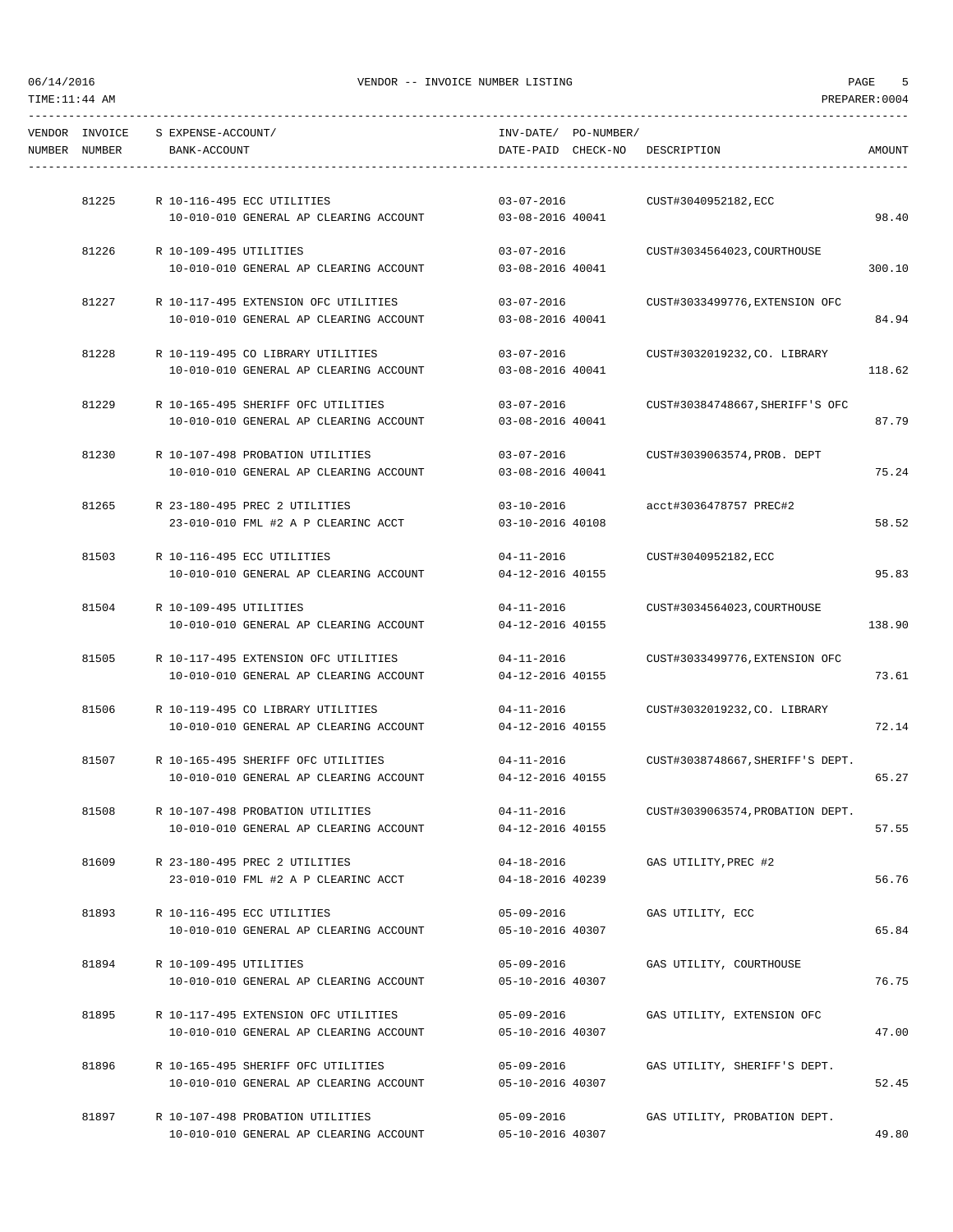TIME:11:44 AM PREPARER:0004 ----------------------------------------------------------------------------------------------------------------------------------- VENDOR INVOICE S EXPENSE-ACCOUNT/ NUMBER NUMBER BANK-ACCOUNT DATE-PAID CHECK-NO DESCRIPTION AMOUNT ----------------------------------------------------------------------------------------------------------------------------------- 81936 R 10-119-495 CO LIBRARY UTILITIES 05-17-2016 ACCT#3032019232 CO LIBRARY 10-010-010 GENERAL AP CLEARING ACCOUNT 05-17-2016 40386 43.52

| 81937 | R 23-180-495 PREC 2 UTILITIES       | $0.5 - 1.7 - 2.016$ | ACCT#3036478757 PREC#2 |
|-------|-------------------------------------|---------------------|------------------------|
|       | 23-010-010 FML #2 A P CLEARINC ACCT | 05-17-2016 40386    |                        |

| 23-010-010 FML #2 A P CLEARINC ACCT | 05-17-2016 40386      |                     | 43.02    |
|-------------------------------------|-----------------------|---------------------|----------|
|                                     | Invoice Count -<br>96 | Total of Invoices - | 8,056.40 |